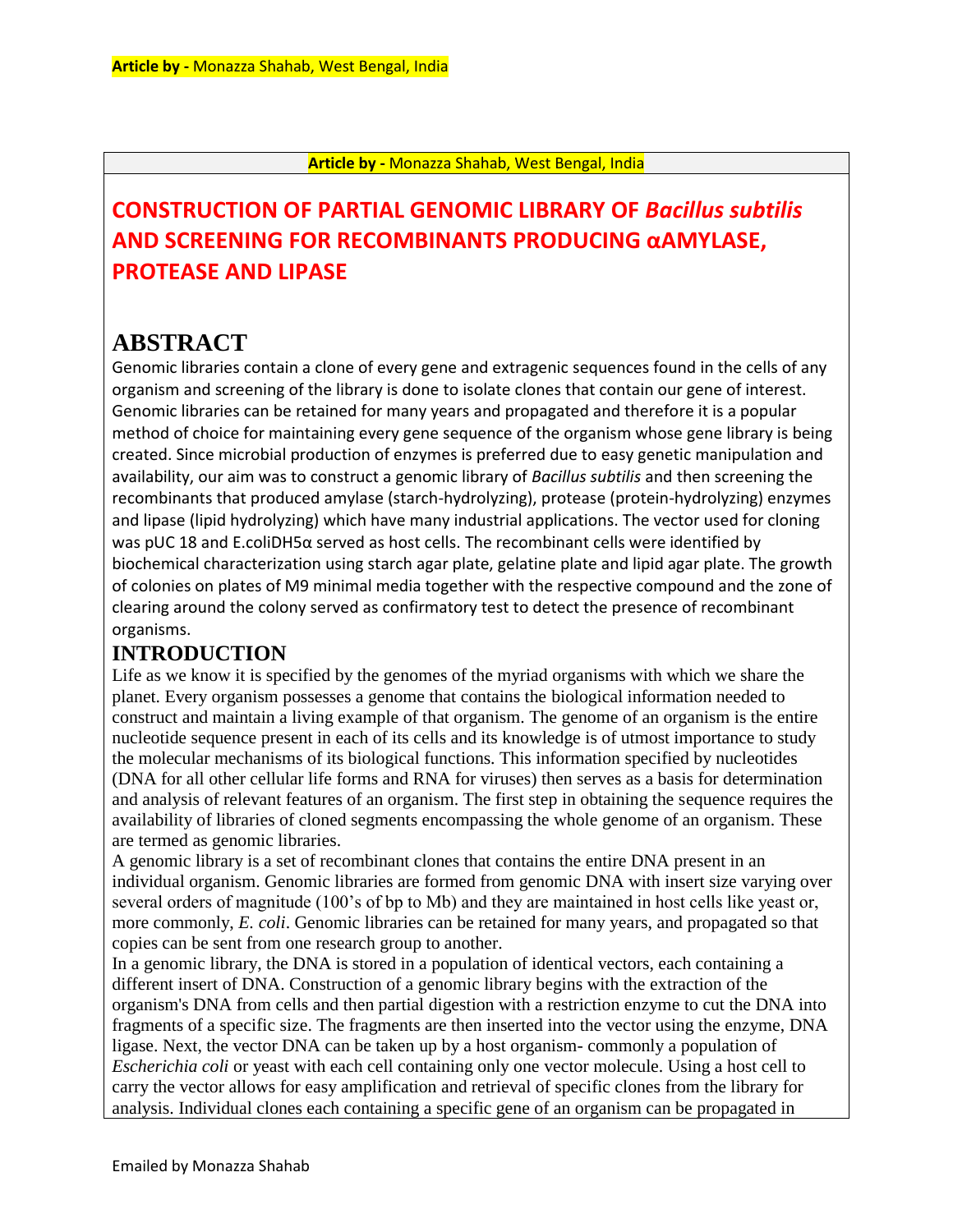isolation, with the gene present in a clone identified with the help of PCR amplification using gene specific primers or biochemical assays.

Genomic libraries are commonly used for sequencing applications that aim to sequence the complete genome, not just the expressed sequences [1]. They have played an important role in the whole genome sequencing of several organisms, including the human genome and several model organisms. Successful genome projects have relied on these libraries to gather the bulk of the sequence data required (shotgun sequencing). Genomic libraries are also utilized for genome wide association studies where genetic sequences of different individuals or organisms are compared to elucidate similarities and comparison within chromosomal regions. 11

# **GENOMIC LIBRARIES**

A library in the field of genetic engineering is a collection of clones sufficient in number to be likely to contain every single gene present in a particular organism. Libraries are of two kinds- genomic library and complementary DNA (cDNA) library. If the goal of the library is to represent the entire genome, DNA is extracted from somatic tissue. If the library is to represent only the coding region of the genome that is expressed in a particular tissue, organ, or stage of life, mRNA is extracted and converted into cDNA with the help of the enzyme reverse transcriptase. The major difference between the two libraries is in its ability to express proteins. cDNA library is capable of expressing proteins while genomic library is unable to do so. Also, the size of insert in a genomic library varies considerably depending on the choice of vector and is usually larger whereas in a cDNA library, the maximum size of insert is 5kb.

**FACTORS TO BE CONSIDERED BEFORE CONSTRUCTING A GENOMIC LIBRARY** 

 $\Box$  Organism whose genomic library to be constructed

- $\Box$  The choice of vector for carrying the insert in the host cell
- $\Box$  The choice of host cells for stable maintenance of the insert

Essentially any source of DNA can be used as starting material for plasmid library construction (genomic, organellar etc). The genome of the organism whose genomic library is to be constructed must be extracted with precision following the proper DNA isolation protocol. Care must be taken to ensure that the DNA prep is free of any contaminating DNA source. Once the target DNA has been purified, it must be fragmented to the desired size before cloning into the chosen plasmid vector. There are several kinds of vectors available with various insert capacities [1]. Generally, libraries made from organisms with larger genomes require vectors featuring larger inserts, thereby fewer vector molecules are needed to make the library. Researchers can choose a vector also considering the ideal insert size to find a desired number of clones necessary for full genome coverage. The choice of vector depends on the specific needs. Considerations include the ideal fragment size, the desire for screening out "empty" clones (*i.e.*, clones without inserts), compatibility with other cloning systems, downstream uses of the sequencing clones, etc. In general, all-purpose cloning vectors such as pUC18/pUC19 provide a simple, inexpensive vehicle. A variety of commercial cloning systems are available, some of them with clever features to speed up construction, to minimize empties, etc. Also, low and intermediate copy number vectors are available (such as pSMART, Lucigen); these are useful in instances where libraries in high copy number vectors are biased. 12

Plasmids, cosmids, λ phage, PACs, BACs, and YACs etc are all examples of vectors for cloning foreign DNA into host cells. They mainly differ in capacity to hold insert sizes ranging from small to very large. Vectors such as plasmids, cosmids, λ phage are mainly used for the construction of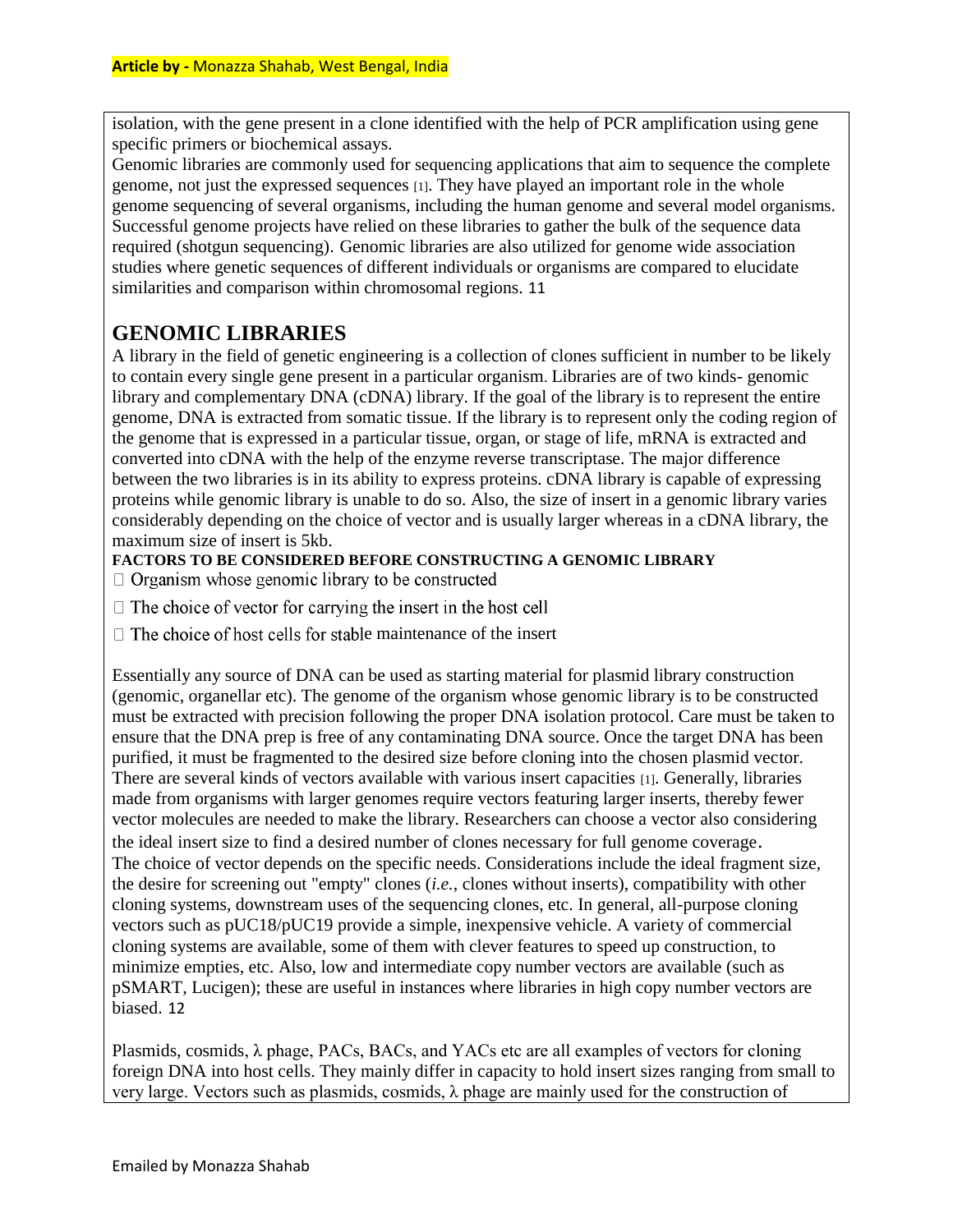genomic libraries of organisms with small size genome like bacteria, virus etc while bacterial artificial chromosomes (BACs), yeast artificial chromosomes(YACs) are preferred for construction of insect or mammalian genomic libraries.

Below is a table of several kinds of vectors commonly used for genomic libraries and **Insert size**  the insert size that each generally holds. **Vector type** 

| Plasmids                                | upto $12$ kb |
|-----------------------------------------|--------------|
| Phage lambda $(\lambda)$                | upto $25$ kb |
| Cosmids                                 | upto $45$ kb |
| Bacteriophage P1                        | 70 to 100    |
|                                         | kb           |
| P1 artificial chromosomes (PACs)        | 130 to 150   |
|                                         | kb           |
| Bacterial artificial chromosomes (BACs) | 120 to 300   |
|                                         | kb           |
| Yeast artificial chromosomes (YACs)     | $250$ to     |
|                                         | 2000 kb      |

### **ISOLATION OF GENOMIC DNA**

A routine procedure in molecular biology and forensic analysis, DNA isolation is a process of purification of DNA from sample using a combination of physical and chemical methods. To isolate genomic DNA some basic steps are involved, and these are the following.

1. Breaking open (lysis of) the cells or virus containing the DNA of interest- This is often done by sonicating or homogenizing the sample with glass beads. Vortexing with phenol (sometimes heated) is often effective for removing proteinaceous cellular walls or viral capsids. The addition of a detergent such as SDS is necessary to remove lipid membranes.

2. DNA associated proteins, as well as other cellular proteins, may be degraded with the addition of a protease. RNA is removed by the addition of RNAse. When the sample is vortexed with phenolchloroform and centrifuged, the denatured proteins remain in the organic phase while the upper aqueous layer contain nucleic acid (DNA) mixed with chloroform. The correct salt concentration and pH must be used during extraction to ensure that that DNA remains in the aqueous phase without any contaminants.

3. DNA is then precipitated by mixing with ice-cold ethanol or isopropanol in presence of Na or Kacetate and then centrifuging. The DNA is insoluble in the alcohol and will come out of solution, and then 70% alcohol serves as a wash to remove the salt previously added.

4. After pouring the alcohol off the pellet and drying, the DNA can be re-suspended in a buffer such as Tris-EDTA of pH 8.0.

5. Presence of DNA can be confirmed by electrophoresing on an agarose gel containing ethidium bromide, or another fluorescent dye that reacts with the DNA, and visualizing under UV light.

The purpose of using various chemical compounds are following:-

1. **Role of SDS (Sodium Dodecyl Sulfate):** It acts as an anioinic detergent, causing lysis of cell membrane by solubilising the lipids in the membrane. Thus the proteins constituting the cell membrane are denatured and the cells get broken. The membrane as well as the nuclear envelope surrounding the chromosomes is removed and genetic material exposed. 18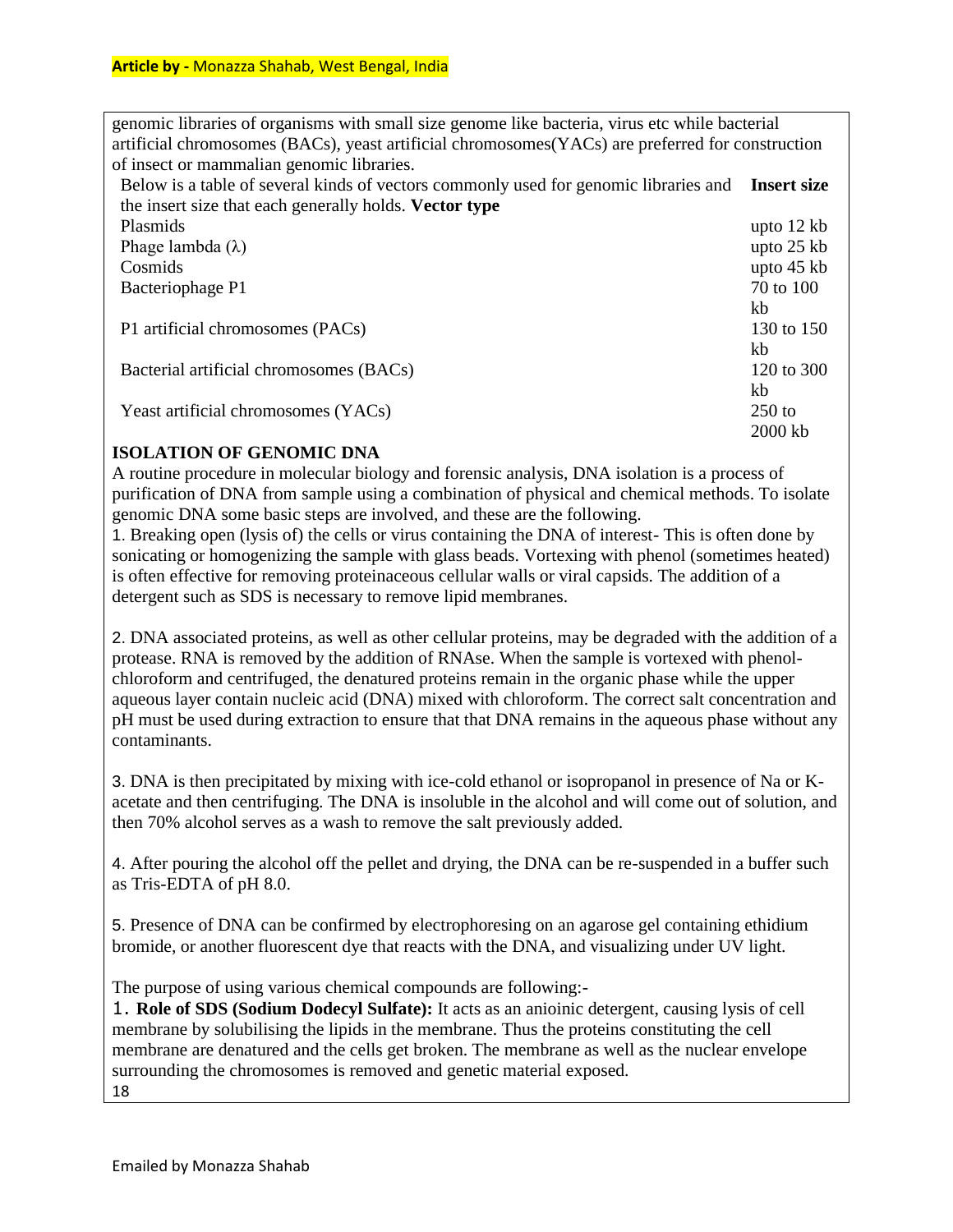2. **Role of Lysozyme:** Lysozyme hydrolyses the glycosidic bonds present in the peptidoglycan cell wall of bacterial cells and thus aids in breaking open the cells, facilitating access to DNA.

3. **Role of TE Buffer:** Purpose of TE is to protect DNA or RNA from degradation. EDTA in TE buffer chelates any Mg2+ ions present, which is essential for any DNase or RNase activities. It is a buffer for storage of DNA or RNA.

4. **Role of Phenol-Chloroform:** The standard way to deproteinize a cell extract is to add phenol or a 1:1 mixture of phenol and chloroform. These organic solvents precipitate proteins but leave the nucleic acids in aqueous solution. The result is that if the cell extract is mixed gently with the solvent, and the layers then separated by centrifugation, precipitated protein molecules are left as a white coagulated mass at the interface between the aqueous and organic layers. The aqueous solution of nucleic acids can then be removed with a pipette. The function of chloroform is to remove phenol from the nucleic acid mixture.

5. **Role of potassium/sodium acetate and ethanol:** The most frequently used method of concentration is ethanol precipitation. In the presence of salt i.e sodium/potassium acetate, and at a temperature of −20°C or less, absolute ethanol efficiently precipitates polymeric nucleic acids. With a thick solution of DNA the ethanol can be layered on top of the sample, causing molecules to precipitate at the interface.

19

### **AGAROSE GEL ELECTROPHORESIS**

**Agarose gel electrophoresis** is a method of gel electrophoresis used in biochemistry, molecular biology, and clinical chemistry to separate a mixed population of DNA or proteins in a matrix of agarose [5]. Biomolecules like nucleic acids are separated on the basis of their size as they move through the gel matrix under the influence of applied electric field.

Agarose, derived from sea weed forms a solid gel when dissolved in aqueous solution at a concentration between 0.5 and 2.0% (w/v). The gel is a three-dimensional matrix formed of helical agarose molecules in supercoiled bundles that are aggregated into three-dimensional structures with channels and pores through which biomolecules can pass. The 3-D structure is held together with hydrogen bonds and can therefore be disrupted by heating back to a liquid state. Agarose gel has a gelling temperature of 35-42°C and a melting temperature of 85-95°C.

Agarose gels are easy to cast and is particularly suitable for separating larger DNA of size range most often encountered in laboratories, which accounts for the popularity of its use. The separated DNA may be viewed with stain, most commonly under UV light, and the DNA fragments can be extracted from the gel with relative ease.

### **GENERAL PROCEDURE**

**Casting of gel -** The gel is prepared by dissolving the agarose powder in an appropriate buffer, such as Tris acetic acid EDTA (TAE) or TBE, to be used in electrophoresis. The agarose is dispersed in the buffer before heating it to near-boiling point. The melted agarose is allowed to cool sufficiently before pouring the solution into a cast. A comb is placed in the cast to create wells for loading sample, and the gel should be completely set before use.

The concentration of gel affects the resolution of DNA separation. For a standard agarose gel electrophoresis, a 0.8% gives good separation or resolution of large 5–10kb DNA fragments, while 2% gel gives good resolution for small 0.2–1kb fragments.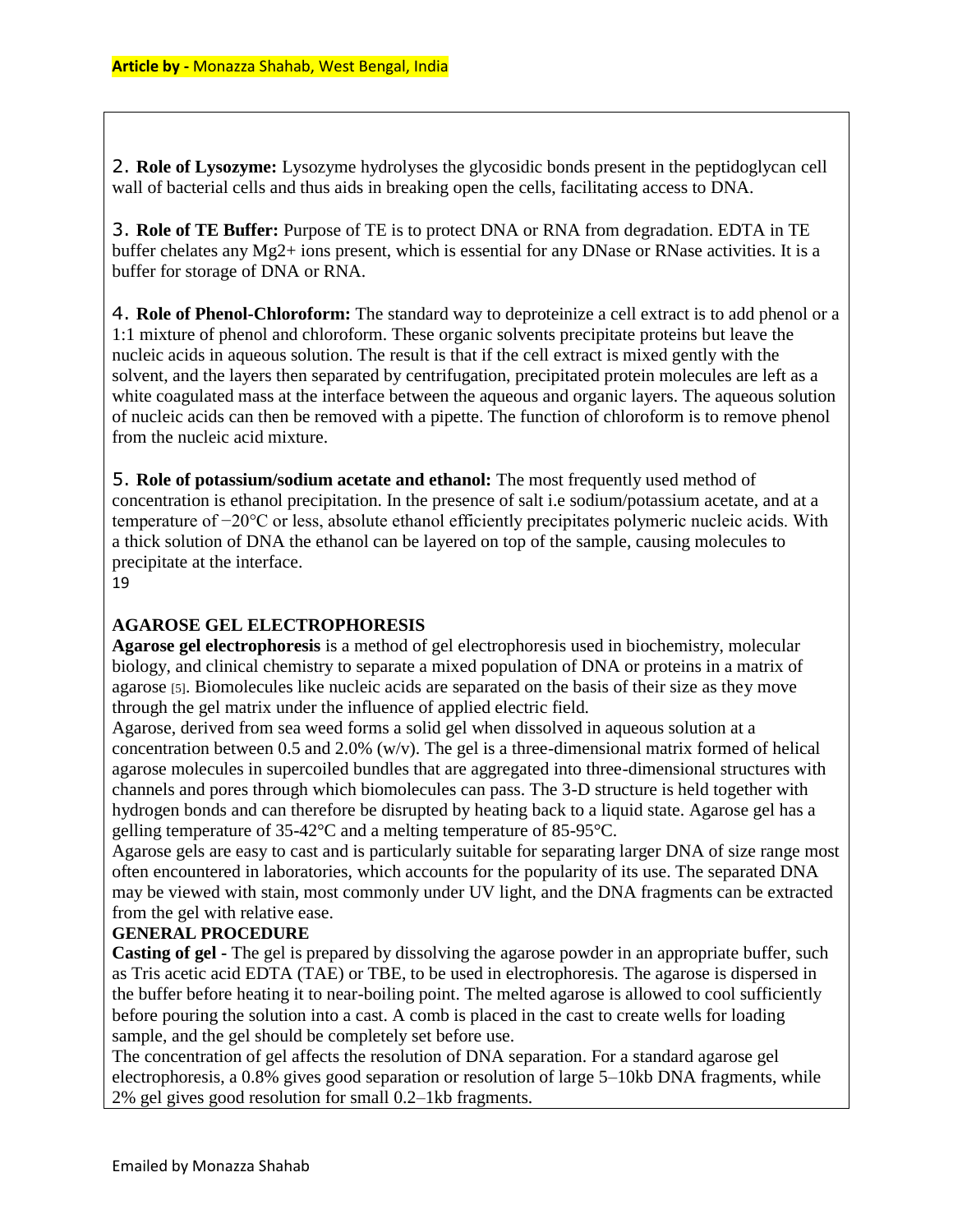**Loading of samples** - Once the gel has set, the comb is removed, leaving wells where DNA samples can be loaded. Loading buffer is mixed with the DNA sample before the mixture is loaded into the wells. The loading buffer contains a dense compound, which may be glycerol or sucrose that raises the density of the sample so that the DNA sample may sink to the bottom of the well. The loading buffer also include colored dyes such as xylene cyanol and bromophenol blue used to monitor the progress of the electrophoresis. The DNA samples are loaded using a pipette. 20

**Electrophoresis -** Agarose gel electrophoresis is most commonly done horizontally in a submarine mode whereby the slab gel is completely submerged in buffer during electrophoresis. The DNA samples are placed in the wells of the gel surface and the power supply is switched on. For optimal resolution of DNA > 2kb in size in standard gel electrophoresis, 5 to 8 V/cm is recommended. As the DNA is negatively charged, DNA fragments move through the gel towards the positive electrode. The rate of migration of DNA is dependent on the size and shape. In general smaller linear fragments move faster than the larger ones and in this way, separation of the mixture of DNA fragments of varying size occurs.

**Staining and visualization -** DNA as well as RNA are normally visualized by staining with ethidium bromide, which intercalates into the major grooves of the DNA and fluoresces under UV light. The ethidium bromide may be added to the agarose solution before it gels, or the DNA gel may be stained later after electrophoresis. The gel is viewed with an ultraviolet (UV) transilluminator where DNA with intercalated EtBr appears as bright bands against a dark background.

### **RESTRICTION DIGESTION**

Gene cloning requires that DNA molecules be cut in a very precise and reproducible fashion. Cutting of genomic DNA at specific locations is done using enzymes known as restriction endonucleases. These are also called as molecular scissors [6]. Restriction endonucleases also called restriction enzymes recognize and cleave DNA at specific sequences (recognition sequences or restriction sites) to generate a set of smaller fragments. Restriction enzymes are found in a wide range of bacterial species. Werner Arber discovered in the early 1960s that their biological role is to recognize and cleave foreign DNA (the DNA of an infecting virus, for example): such DNA is said to be restricted. In the host cells' DNA the sequence that would be recognize by its own restriction endonuclease is protected from digestion by methylation of DNA, catalyzed by a specific DNA methylase. The restriction endonuclease and the corresponding methylase are sometimes referred to as restriction modification system.

There are three types of restriction endonucleases designated as I, II and III. Types I and III are generally large, multisubunit complexes containing both the endonucleases and methylase activity. Type I cleave DNA at random sites that can be more than 1000 base pairs from the recognition sequence. Type III cleaves the DNA about 25 bp from the recognition sequence. Both types move along the DNA in a reaction that requires the energy of ATP.

The central feature of type II restriction is that each enzyme has a specific recognition sequence at which it cuts a DNA molecule. It requires only Mg2+ ion as cofactor. They are a homodimer, with recognition sites are usually undivided and palindromic and 4–8 nucleotides in length. These features make them key tools in molecular biology and recombinant DNA techniques, including genome mapping, RFLP analysis, DNA sequencing, and cloning.

Some restriction endonucleases make staggered cuts on the two DNA strands, leaving two to four nucleotide of one strand unpaired at each resulting end. The unpaired strand are referred to as 'stickyends'. They can base pair with each other or with complementary stick ends of other DNA fragments. Other restriction endonucleases cleave both strands of DNA at the opposing phosphodiester bonds leaving no unpaired bases on the ends often called 'blunt-ends'. 22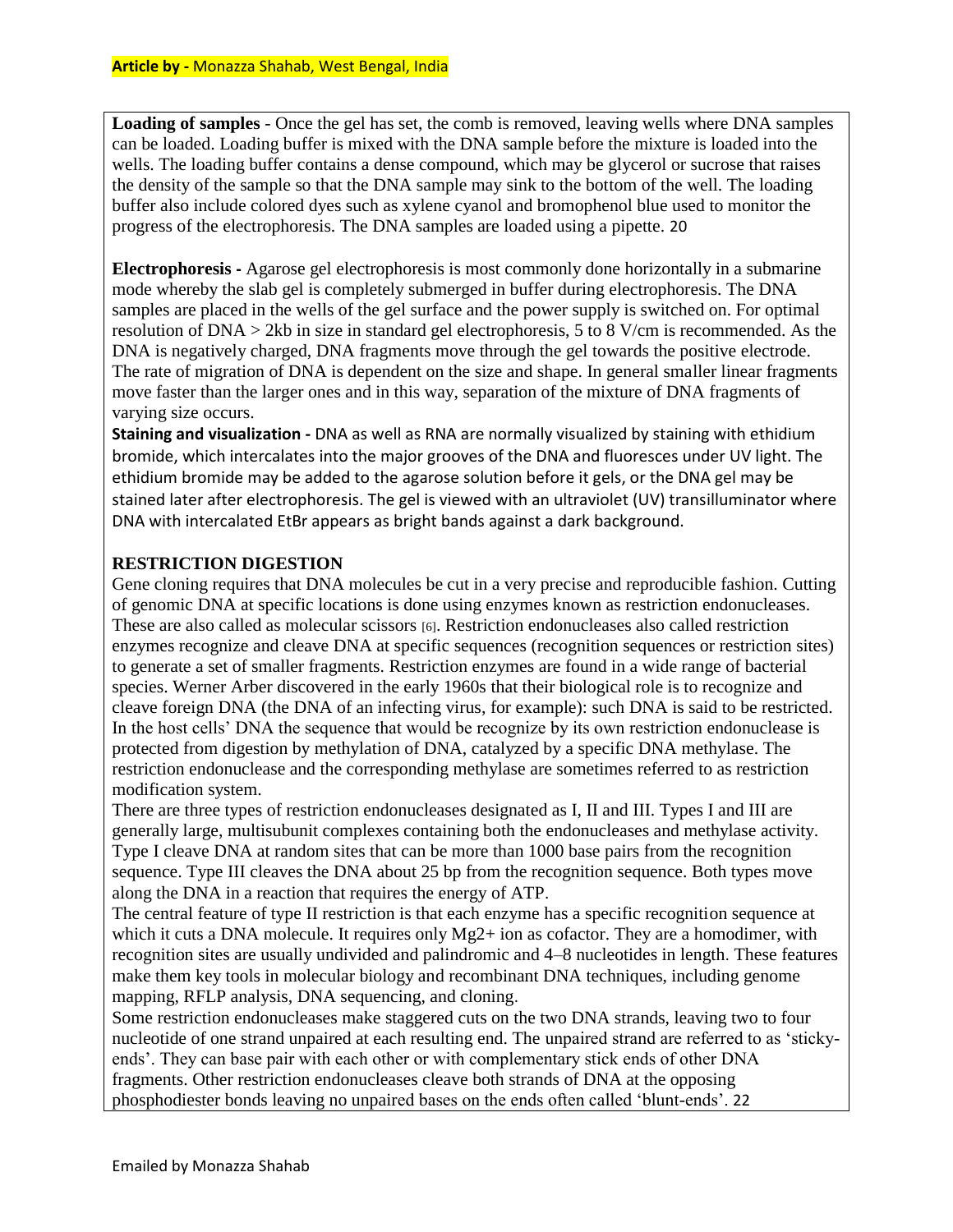# **EcoR1 RESTRICTION ENZYME**

*Eco***RI** is an endonuclease enzyme isolated from strains of *E. coli*, and is part of the restriction modification system [7]. In molecular biology it is used as a restriction enzyme. The nucleic acid sequence where the enzyme cuts is GAATTC, which, has the complementary sequence is CTTAAG, has rotational symmetry. Digestion of DNA by EcoR1 at its recognition site generates sticky ends with 5' end overhangs.

Restriction enzymes such as EcoRI are used in a wide variety of molecular genetics techniques including cloning, DNA screening and deleting sections of DNA *in vitro*. Restriction enzymes like EcoRI that generate sticky ends of DNA are often used to cut DNA prior to ligation, as the sticky ends make the ligation reaction more efficient. EcoRI can exhibit non site-specific cutting, known as star activity, depending on the conditions present in the reaction. Conditions that can induce star activity when using EcoRI include low salt concentration, high glycerol concentration, excessive amounts of enzyme present in the reaction, high pH and contamination with certain organic solvents.

### **PARTIAL RESTRICTION DIGESTION**

Restriction digestion conditions should be optimized on a small scale before performing large-scale digestion of genomic DNA for preparation of a genomic library. For construction of genomic library, partial restriction digestion is employed. Partial restriction digestion means that the restriction enzyme would not be able to cut at all the restriction sites present in the genome thereby generating fragments of longer sizes. If full restriction digestion is carried out, then RE may cut within a gene segment if its restriction site is present within that gene. In that case, the gene would become nonfunctional. In a genomic library, the size of the insert is required to be 23

around 2Kb for pUC18 vector and so partial restriction digestion is the method of choice. There are two methods for partial digestion of genomic DNA-

 $\Box$  Serial dilution – The enzyme concentration taken for full restriction digestion of genomic DNA by a particular restriction enzyme is gradually reduced by means of serial dilution. Partial restriction digestion with varying concentration of enzyme in different tubes is done and the results are checked by agarose gel electrophoresis. The concentration of the RE which corresponds to insert of optimal size is then taken for further experiments.

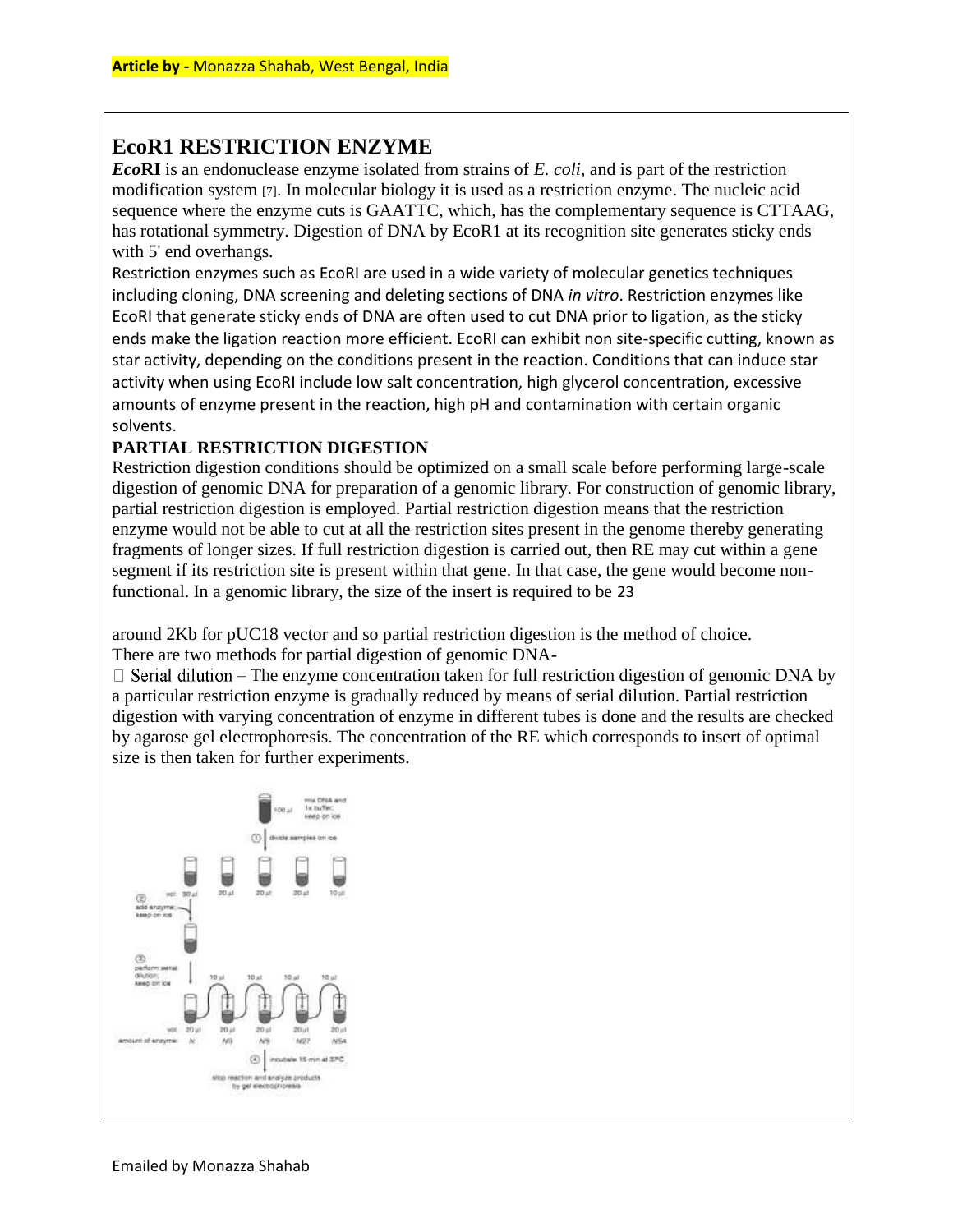Varying the time of incubation- After mixing all the materials required for restriction digestion, the mixture is incubated for some time at 37°C. If the time of incubation is reduced to 45minutes, then the RE will not have sufficient time to cut at all the restriction sites, thereby fragments of larger size will be obtained. Also in most cases, aliquots of the mixture are taken out at varying time interval and then the reaction is quenched using EDTA. All the aliquots are then loaded on an agarose gel to determine the optimal time for partial digestion.

#### 24

## **LIGATION**

Joining linear DNA fragments together with covalent bonds is called ligation. More specifically, DNA ligation involves creating a phosphodiester bond between the 3' hydroxyl of one nucleotide and the 5' phosphate of another.

The enzyme used to ligate DNA fragments is DNA ligase. The DNA ligase catalyzes the formation of covalent phosphodiester linkages, which permanently join the nucleotides together. After ligation, the insert DNA is physically attached to the backbone and the complete plasmid can be transformed into bacterial cells for propagation.

DNA fragments with either sticky ends or blunt ends can be inserted into vector DNA with the aid of DNA ligase. During normal DNA replication, DNA ligase catalyzes the end-to-end joining (ligation) of short fragments of DNA, called Okazaki fragments. For purposes of DNA cloning, purified DNA ligase is given to covalently join the ends of a restriction fragment and vector DNA that have complementary ends. The vector DNA and restriction fragment are covalently ligated together through the  $3' \rightarrow 5'$  phosphodiester bonds of DNA. When termini created by a restriction endonuclease that creates cohesive ends associate, the nicks in the joints has few base pairs apart in opposite strands. DNA ligase can then repair these nicks to form an intact duplex.

A ligation reaction requires three ingredients in addition to water [8]:

1. Two or more fragments of DNA that have either blunt or compatible cohesive ("sticky") ends.

2. A buffer which contains ATP. The buffer is usually provided or prepared as a 10X concentrate which, after dilution, yields an ATP concentration of roughly 0.25 to 1 mM. Most restriction enzyme buffers will work if supplemented with ATP.

3. T4 DNA ligase. A typical reaction for inserting a fragment into a plasmid vector (subcloning) would utilize about 0.01 (sticky ends) to 1 (blunt ends) units of ligase.



Bacteriophage T4 DNA ligase is a single polypeptide with a M.W of 68,000 Dalton requiring ATP as energy source. The maximal activity pH range is 7.5-8.0. The enzyme exhibits 40% of its activity at pH 6.9 and 65% at pH 8.3. The presence of Mg++ ion is required and the optimal concentration is 10mM.

T4 DNA ligase has the unique ability to join sticky and blunt ended fragments. Cohesive end ligation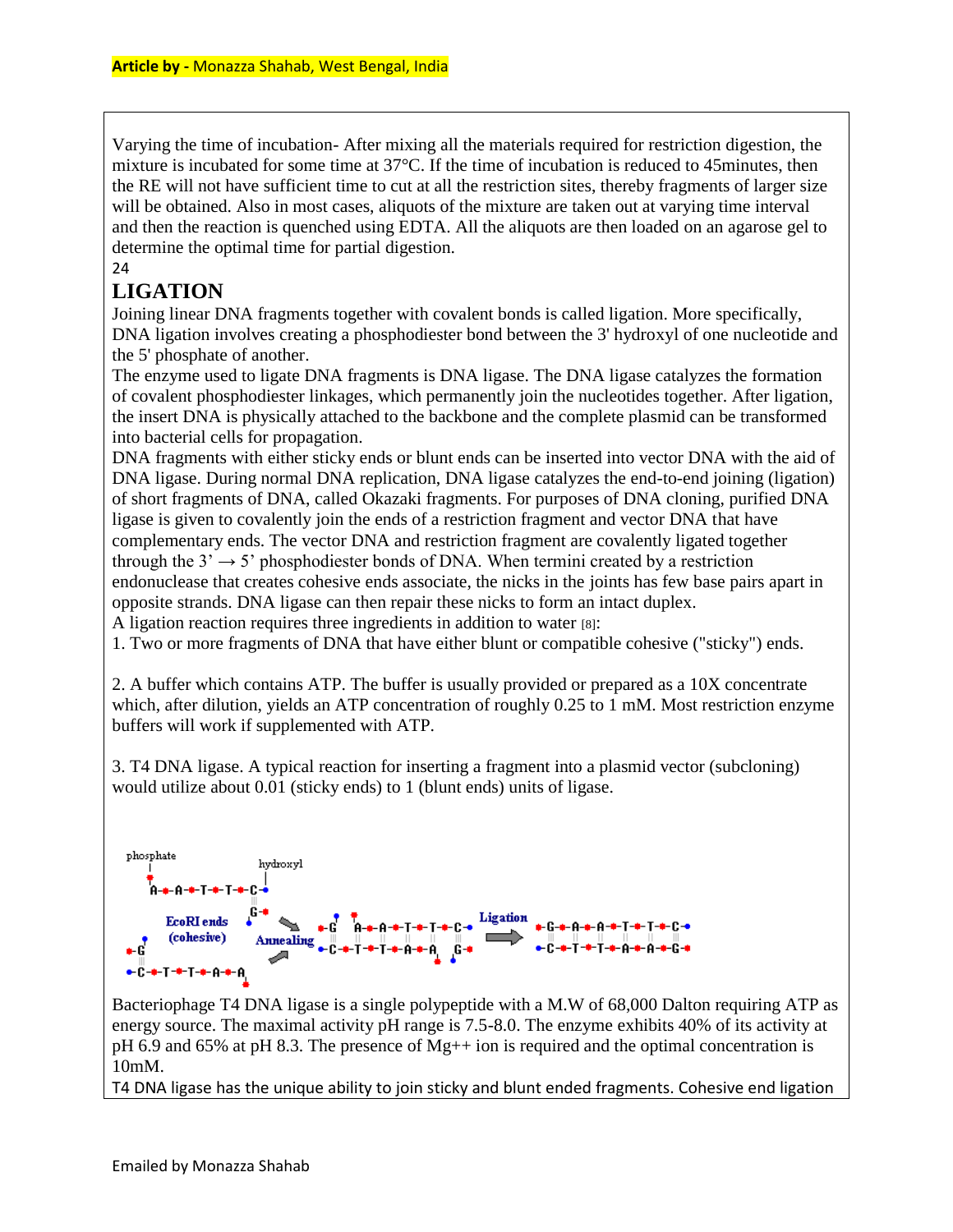is carried out at 12°C to 16°C to maintain a good balance between annealing of ends and activity of the enzyme. If reaction is set at higher temperatures annealing of the ends become difficult, while lower temperatures diminishes the ligase activity. All T4 DNA ligase is inactivated by heating at 65°C for 10 minutes. T4 ligase can also ligate any two blunt DNA ends. Lack of cohesive termini makes blunt end ligation more complex and significantly slower. Since annealing of ends is not a factor, the reaction is done at 24˚C. However, 10 - 100 times more enzyme is required to achieve similar ligation efficiency as that of cohesive end ligation.

### **PREPARATION OF COMPETENT CELLS**

Competent cells are ready to use bacterial cells that possess more easily altered cell walls by which foreign DNA can be passed through easily. Most types of cells cannot take up DNA efficiently unless they have been exposed to special chemical or electrical treatments to make them competent. However, some types of bacteria are naturally transformable, which means they can take up DNA from their environment without requiring special treatment.

Competence is distinguished into natural competence and induced or artificial competence [9,10]. **Natural Competence**: Bacteria are able to take up DNA from their environment by three ways; conjugation, transformation, and transduction. In transformation the DNA directly enters the cell. Uptake of transforming DNA requires the recipient cells to be in a specialized physiological state called competent state.

**Artificial Competence:** It is a laboratory procedure by which cells are made permeable to DNA, with conditions that do not normally occur in nature. This procedure is comparatively easy and simple, and can be used in the genetic engineering of bacteria but in general transformation efficiency is low. There are two main methods for the preparation of competent cells. They are Calcium chloride method and Electroporation. In CaCl2 method, the competency can be obtained by creating pores in bacterial cells by suspending them in a solution of ice cold CaCl2 of 0.1M strength. Brief exposure of cells to an electric field also allows the bacteria to take up DNA and this process is called as electroporation

Rapidly growing cells are made competent more easily than cells in other growth stages. So it is necessary to bring cells into log phase before the procedure is begun.

Since *E.coli* is not naturally transformable, the ability to take up DNA or competency must be induced by chemical methods using divalent and multivalent cations (calcium, magnesium, and manganese, rubidium, or hexamine cobalt). Alteration in the permeability of the membranes allows DNA to cross the cell envelope of *E.coli*. The negative charges of the incoming DNA, however, are repelled by the negatively charged portions of the macromolecules on the bacterium's outer surface. The addition of CaCl2 serves to neutralize the unfavourable interactions between the DNA and the polyanions of the outer layer. The DNA and competent cells are further incubated on ice for thirty minutes to stabilize the lipid membrane and allow for increased interactions between calcium ions and the negative components of the cell. 27

After incubation, transformation of the competent cells with foreign DNA is performed.

### **TRANSFORMATION:**

DNA can be exchanged among bacteria by three methods: transformation, transduction and conjugation. Transformation is one of the most popular techniques of molecular genetics because it is often the best way to reintroduce experimentally altered DNA into cells. Transformation was the first mechanism of bacterial gene exchange to be discovered by Frederick Griffith in England in 1928 during his work with *Staphylococcus aureus* [11]. During the process of transformation, genes are transferred from one bacterium to another as 'naked' DNA solution.

The competent cells are subjected to transformation to facilitate the actual uptake into the cell. When DNA is added to CaCl<sub>2</sub> treated cells, it remains attached to the cell exterior, and is not at this stage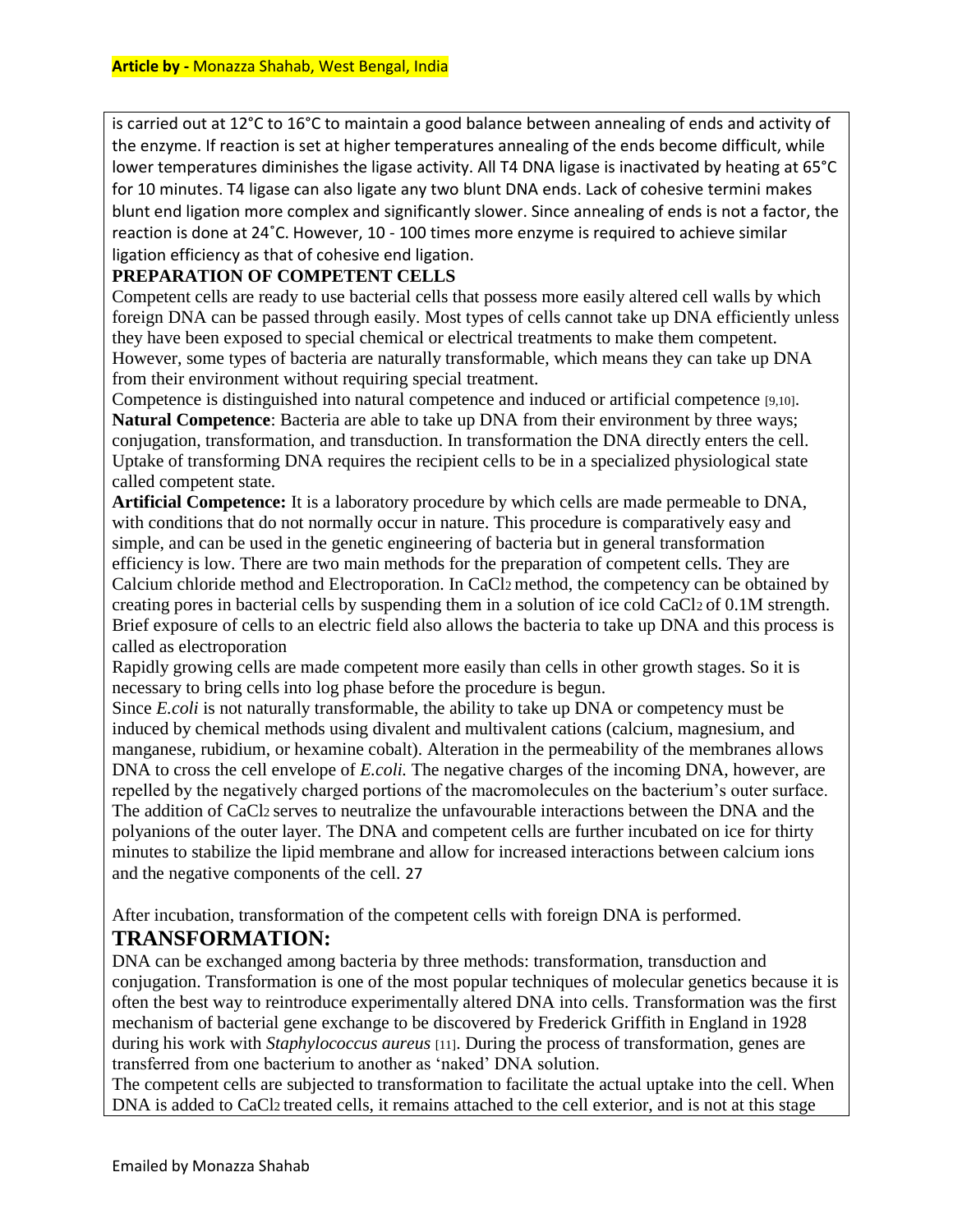transported into the cytoplasm. The actual movement of DNA into competent cells is stimulated by applying heat shock to the competent cells for 45 seconds-1min by raising the temperature to 42°C. In molecular cloning, transformation is employed to facilitate the entry of recombinant vector (i.e vector containing the gene insert) in the host cells. After giving heat shock, the competent cells are immediately placed on ice for a brief period for the pores generated in the plasma membrane to seal, thereby re-establishing the integrity of the plasma membrane.



#### **SELECTION OF TRANSFORMED CELLS**

Most plasmid cloning vectors carry at least one gene that confers antibiotic resistance on the host cells, with selection of transformants being achieved by plating onto an agar medium that contains the relevant antibiotic. It should be noted that resistance to the antibiotic is not due merely to the presence of the plasmid in the transformed cells. The resistance gene on the plasmid must also be expressed, so that the enzyme that detoxifies the antibiotic is synthesized. Expression of the resistance gene begins immediately after transformation, but it will be a few minutes before the cell contains enough of the enzyme to be able to withstand the toxic effects of the antibiotic. For this reason the transformed bacteria should not be plated onto the selective medium immediately after the heat shock treatment, but first placed in a small volume of liquid medium, in the absence of antibiotic, and incubated for a short time. Plasmid replication and expression can then get started, so that when the cells are plated out and encounter the antibiotic, they will already have synthesized sufficient resistance enzymes to be able to survive [24].

Confirmation of the transformants is done by selection on LB plate containing ampicillin. E.coli DH5 $α$  is naturally sensitive to ampicillin. Since pUC18 contains a gene encoding a protein that confers resistance to ampicillin, only those cells in which pUC 18 has entered during heat shock (successful transformants) will be able to form colonies on LB Amp plates while the nontransformants will die in the presence of ampicillin.

### **BLUE-WHITE SCREENING**

The **blue-white screen** is a screening technique that allows for the rapid and convenient detection of recombinant bacteria in vector-based molecular cloning experiments. DNA of interest is ligated into a vector. The vector is then transformed into competent cell (bacteria), and the competent cells are grown in the presence of X-gal. Cells transformed with vectors containing recombinant DNA will produce white colonies; cells transformed with non-recombinant plasmids (i.e. only the vector) grow into blue colonies.

In Molecular Biology a mutant β-galactosidase with its N-terminal residues 11—41 deleted (termed the ω-peptide) is unable to form a tetramer and is inactive. This mutant form of protein however may return fully to its active tetrameric state in the presence of an N-terminal fragment of the protein, the  $α$ -peptide  $[12]$ .

In this method of screening, the host E. coli strain carries the lacZ deletion mutant (lac $Z\Delta M15$ ) which contains the  $\omega$ -peptide, while the vectors used carry the lacZ $\alpha$  sequence which encodes the first 59 residues of β-galactosidase, the α-peptide. Neither are functional by themselves. However, when the two peptides are expressed together, as when a vector containing the  $lacZ\alpha$  sequence is transformed into a lacZΔM15 cells, they form a functional β-galactosidase enzyme.

The blue/white screening method works by disrupting this  $\alpha$ -complementation process. The vector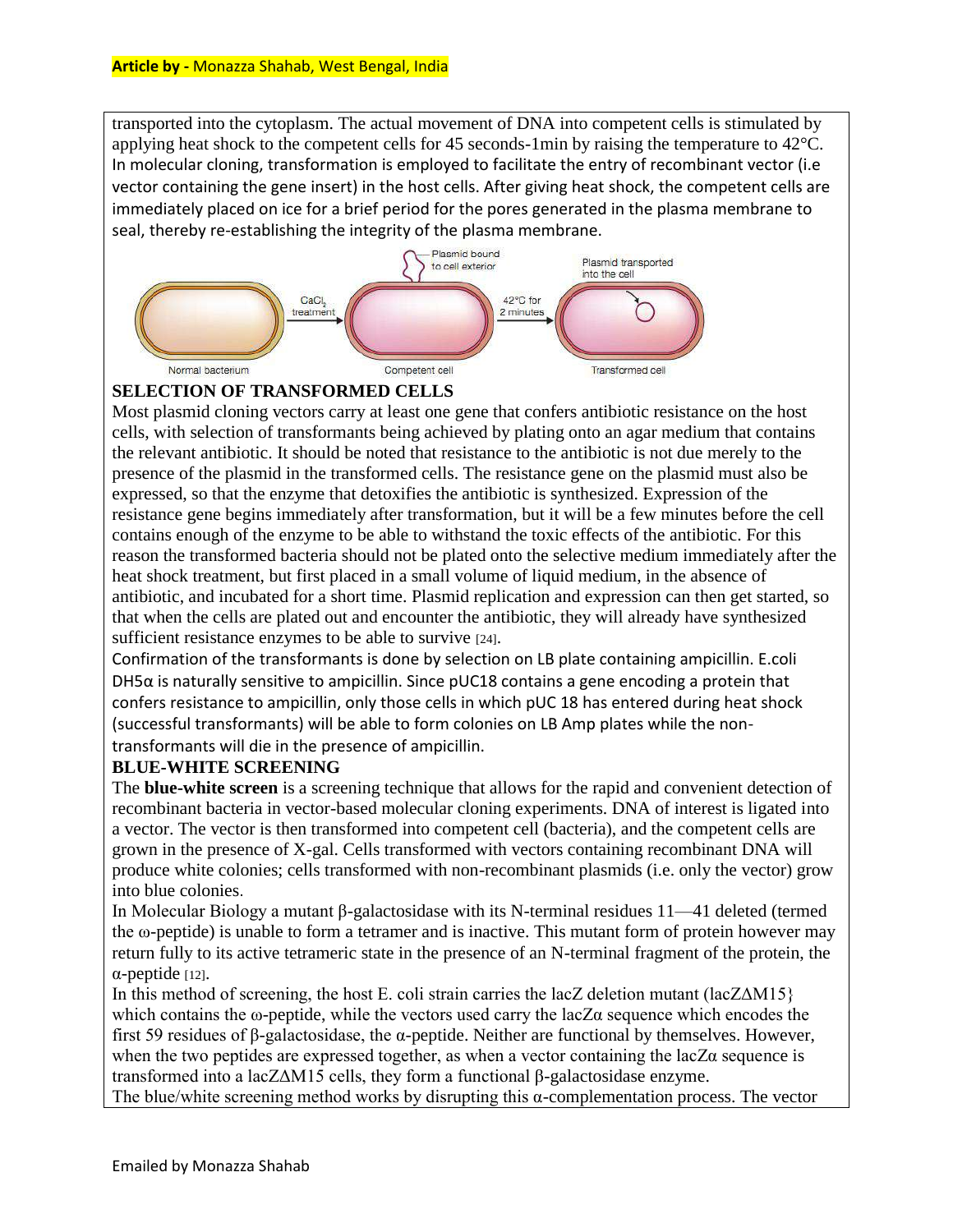carries within the lacZα sequence has an internal multiple cloning site (MCS). This MCS within the lacZα sequence can be cut by restriction enzymes so that the foreign DNA may be inserted within the lacZα gene, thereby disrupting the gene and thus production of α-peptide. Consequently, in cells containing the vector with an insert, no functional β-galactosidase may be formed. The presence of an active β-galactosidase can be detected by X-gal within the agar plate. X-gal is cleaved by β-galactosidase to form 5-bromo-4-chloro-indoxyl, which then spontaneously dimerizes and oxidizes to form a bright blue insoluble pigment 5,5'-dibromo-4,4'-dichloro-indigo. This results in a characteristic blue colour in cells containing a functional β-galactosidase. Blue colonies therefore show that they may contain a vector with an uninterrupted lacZα (therefore no insert), while white colonies, where X-gal is not hydrolyzed, indicate the presence of an insert

### **BIOCHEMICAL CHARACTERIZATION**

E.coli DH5 $\alpha$  doesn't possess gene encoding  $\alpha$ - amylase, protease (gelatinase) or lipase whereas B.subtilis is capable of producing all the three enzymes. It is only when recombinant pUC18 carrying insert of these genes enter competent E.coli DH5 $\alpha$  as a result of transformation, then the individual enzymes get expressed in E.coli host cells and they are capable of hydrolyzing starch, gelatin or lipid. It should be however noted that each vector contains only one insert and therefore each recombinant E.coli DH5 $\alpha$  clone is capable of producing only one enzyme characteristic of B. subtilis. Therefore biochemical characterization of clones representing a genomic library serves as a tool to identify the desired clone with our gene of interest in absence of gene specific primers. Biochemical characterization is a relatively easy and reliable method of choice for screening of genomic library. 31

### **STARCH HYDROLYSIS TEST**

This test is used to differentiate bacteria based on their ability to hydrolyze starch with the enzyme aamylase or oligo-l,6-glucosidase. It aids in the differentiation of species from the genera *Corynebacterium, Clostridium, Bacillus, Bacteroides, Fusobacterium,* and members of *Enterococcus*  [13]*.* 

### **PRINCIPLE**

Starch is a polysaccharide made up of a-D-glucose subunits. It exists as a mixture of two forms, linear (amylose) and branched (amylopectin), with the branched configuration being the predominant form. The a-D-glucose molecules in both amylose and amylopectin are bonded by 1, 4-a-glycosidic (acetal) linkages. The two forms differ in that the amylopectin contains polysaccharide side chains connected to approximately every 30th glucose in the main chain. These side chains are identical to the main chain except that the number 1 carbon of the first glucose in the side chain is bonded to carbon number 6 of the main chain glucose. The bond is, therefore, a 1, 6-a-glycosidic linkage. Starch is too large to pass through the bacterial cell membrane. Therefore, to be of metabolic value to the bacteria it must first be split into smaller fragments or individual glucose molecules. Organisms that produce and secrete the extracellular enzymes a-amylase and oligo-l,6-glucosidase are able to hydrolyze starch by breaking the glycosidic linkages between the sugar subunits. Although there usually are intermediate steps and additional enzymes utilized, the overall reaction is the complete hydrolysis of the polysaccharide to its individual a-glucose subunits.

Starch agar is a simple plated medium of minimal media, soluble starch and agar. Since minimal media contains no carbon source, only organisms capable of hydrolyzing starch into simpler sugars will be able to grow on it. When organisms that produce a-amylase and oligo-1,6-glucosidase are grown on starch agar they hydrolyze the starch in the medium surrounding the bacterial growth. Because both the starch and its sugar subunits are soluble (Clear) in the medium, the reagent iodine is used to detect the presence or absence of starch in the vicinity around the bacterial growth.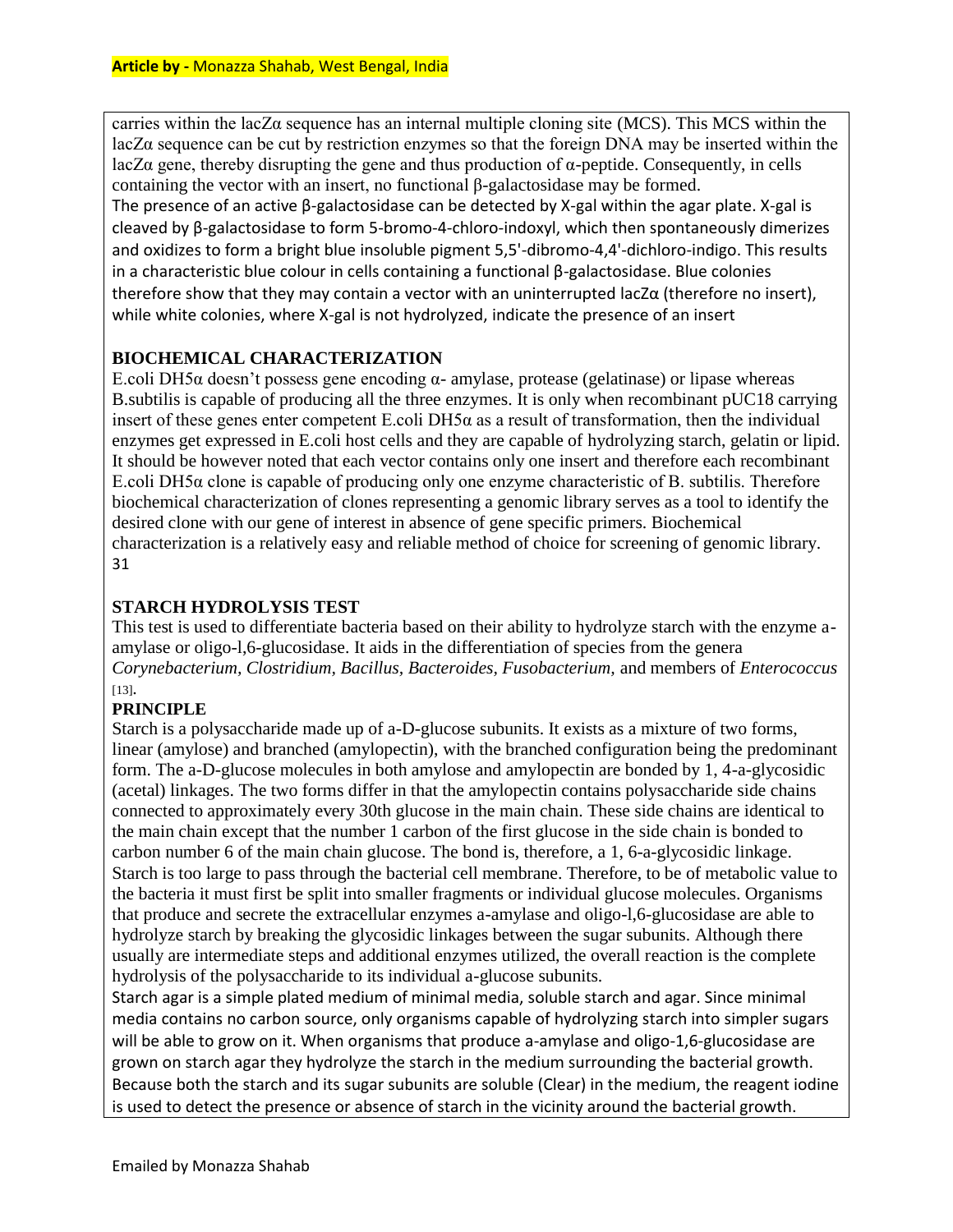Iodine reacts with starch and produces a blue or dark brown colour; therefore, any microbial starch hydrolysis will be revealed as a clear zone surrounding the growth. *Bacillus subtilis* gives a positive result while *Escherichia coli* gives a negative result.

#### **GELATINASE TEST PRINCIPLE**

Gelatin is a protein derived from collagen -a component of vertebrate connective tissue. Gelatinases comprise a family of extracellular enzymes produced and secreted by some microorganisms to hydrolyze gelatin. Subsequently, the individual amino acids can be taken up by the cell and used for metabolic purposes. Bacterial hydrolysis of gelatin occurs in two sequential reactions [14,15]. For the gelatin hydrolysis test, a minimal medium containing nutrient gelatin is used. Minimal media contains only essential salts that support bacterial growth. In the medium it serves as the solidifying agent (substituting in place of agar) in addition to its role as a source for carbon and energy. Consequently, when a plate of Nutrient Gelatin with minimal media is inoculated with a gelatinasepositive organism, secreted gelatinase will liquefy the gelatin. Gelatinase negative organisms do not secrete the enzyme and do not liquefy the medium. It 33

should be noted that gelatinase activity is sometimes very slow, producing only partial liquefaction after a 7-day incubation period.

A small disadvantage of nutrient gelatin is that it melts at 28°C. Therefore, it is typically incubated at 25°C along with an uninoculated Nutrient Gelatin control to verify any liquefaction is not temperature related.

### **LIPASE TEST**

Lipase test is performed to determine whether the given organism is capable of utilising lipids from a given medium. The organisms harbouring genes encoding for enzyme lipase can successfully utilise the lipid source from a given medium. Lipase causes break down of lipids into smaller fragments. Triglycerides (lipids) are composed of glycerol and three fatty acids. These get broken apart and may be converted into a variety of end-products that can be used by the cell in energy production or other processes [16,17]. Other lipase tests use different fat sources such as corn oil, olive oil, peanut oil, egg yolk, and soybean oil. Use of the lipid can be observed as a zone of clearing around areas of growth

# **LITERATURE REVIEW**

A genomic library consists of cloned DNA fragments representing the entire genome of an organism or we can say that it is a collection of recombinant clones representing total genomic DNA of an organism. Previously many works have been done with the genomic library. One such work focused on developing an ordered collection of the DNA segment of *Bacillus subtilis* clones in a YAC vector (yeast artificial chromosome). This work was done in the early 1993. A collection of 772 *Bacillus subtilis* DNA segments were obtained by cloning. This ordered collection of cloned segments constituting a library was now available for the determination of the sequence. Apart from that it was also used in many other physical and genetic analysis of *Bacillus subtilis* genome. As mentioned in the published article that such libraries were previously obtained using cosmid and phage lambda vectors, but the cloning system of yeast artificial chromosomes (YACs) offers the possibility to clone DNA segments  $>50$  kb thereby making the ordering of the segments along the chromosome(s) easier. Thus YAC was preferred. The yeast strain they used were *Saccharomyces cerevisiae* SX4-6A (his3- 532 ade2-1 ura3-1 322 trpl-289 inos- canR a p+ w+;). The bacterial strains used was *B. subtilis*  BS168. Normal cloning procedure was carried out. The size of the YACs varied between 30 and 250 kb, and all YACs hybridized with a total *B. subtilis* DNA probe. The B. subtilis inserts of 288 clones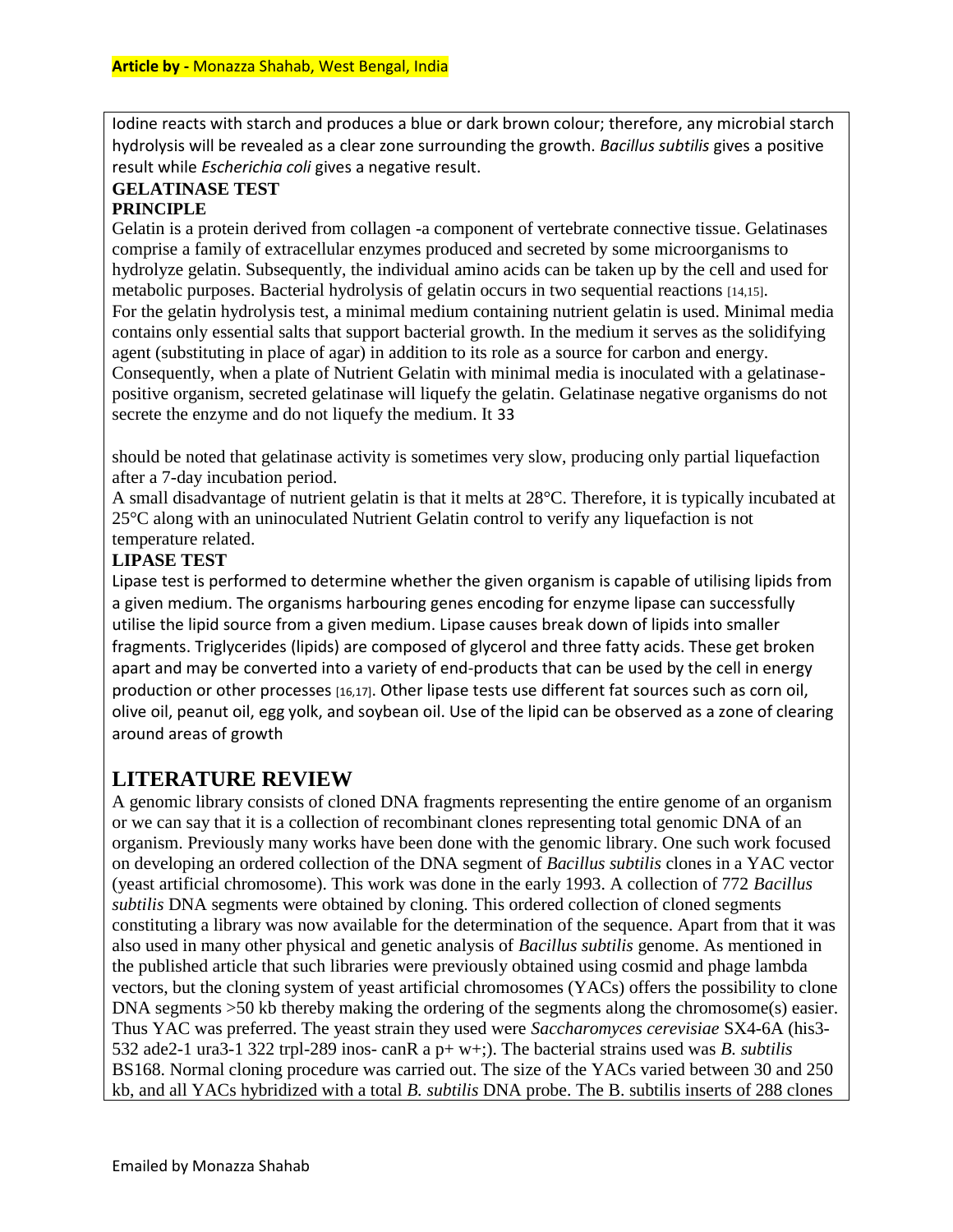were mapped by hybridization using as probes 65 cloned genes and 188 isolated insert ends. In this way, 59 inserts were ordered in four contigs that cover >98% of the *B. subtilis* chromosome [19]. Another work was done in 1986 by British researchers using bacteriophage (phi 105J27) cloning vector which was used for shot gun cloning of sporulation genes in *B.subtilis*. Various genomic libraries had already been constructed and screened for the presence of recombinant phages capable of transducing strains containing sporulation *(spo)* mutations to Spo+. Of a total of 30 *spo* loci tested, transducing phages was isolated for 23, more than half of the known *spo* loci. Chromosomal DNA from *B. subtilis* strain 168 was partially digested with *MboI* and the fragments were size fractionated to the range of 3 to 4 kbp. About 200 ng of this DNA was ligated to about 500 ng of the vector 4105J27, that had been cleaved at its unique BamHI site. Here, instead of normal transformation, transfection methos was used to transfer the desired gene in host. After transfection of strain CU267 protoplasts, about lo5 p.f.u. were obtained and the progeny phage were recovered as four independent pools of 35

roughly equal size. A series of sporulation mutants were screened for transduction by the library of recombinant phages. Spo+ survivors were pooled, temperature induced and the sterilized lysates were tested for a second round of Spo+ transduction. Successful cloning was indicated by high frequency transduction of the Spo+ phenotype. Most strains were tested for transduction by a mixture of phage particles from all four pools. Several strains were tested against each individual pool and in such cases more than one independent transducing phage was sometimes isolated [20]. Another very interesting work done in 2013 focused on *Bacillus subtilis* genome (BGM) vector, which is a novel technique in cloning for large DNA fragments. In this research, the entire 4.2Mb of *B.Subtilis* genome served as a vector. The researchers aimed to reconstruct the genomic DNA for transgenic mice. The BGM vector system has several attractive properties, such as a large cloning capacity of over 3 Mb, stable propagation of cloned DNA and various modification strategies using RecA-mediated homologous recombination. However, genetic modifications using the BGM vector system had not been fully established and therefore this system had not been applied to transgenesis. Thus the researchers developed important additions to the genetic modification methods of the BGM vector system. Using two contiguous bacterial artificial chromosome clones containing several class I OR genes, two transgenes in the BGM vector were constructed by inserting a reporter gene cassette into one class I OR gene. They were oriented in opposite directions. An inversion modification was performed to align their orientation and then fused them to enlarge the genomic structure. DNA sequencing revealed that no mutations occurred during gene manipulations with the BGM vector. A further demonstration that the modified, reconstructed genomic DNA fragments could be used to generate transgenic mice was done. Thus, the BGM vector system can be an alternative platform for engineering large DNA fragments in addition to conventional systems such as bacterial and yeast artificial chromosomes [21]

### **References (if any)**

#### **WEBSITES:**

1. http://www.users.wmin.ac.uk/redwayk/lectures/gene\_libraries.html

2. http://www.enviresol.com/Inocusol/BacillusSubtilis.html

3.<http://www.lifetechnologies.com/in/en/home/life-science/cloning/competent-cells-for->

transformation/chemically-competent/dh5alpha-genotypes.html

4. http://www.mun.ca/biology/scarr/Plasmid\_pUC18.html

5. http://www.arbl.cvmbs.colostate.edu/hbooks/genetics/biotech/gels/agardna.html

6. https://depts.noctrl.edu/biology/resource/handbook/dig.pdf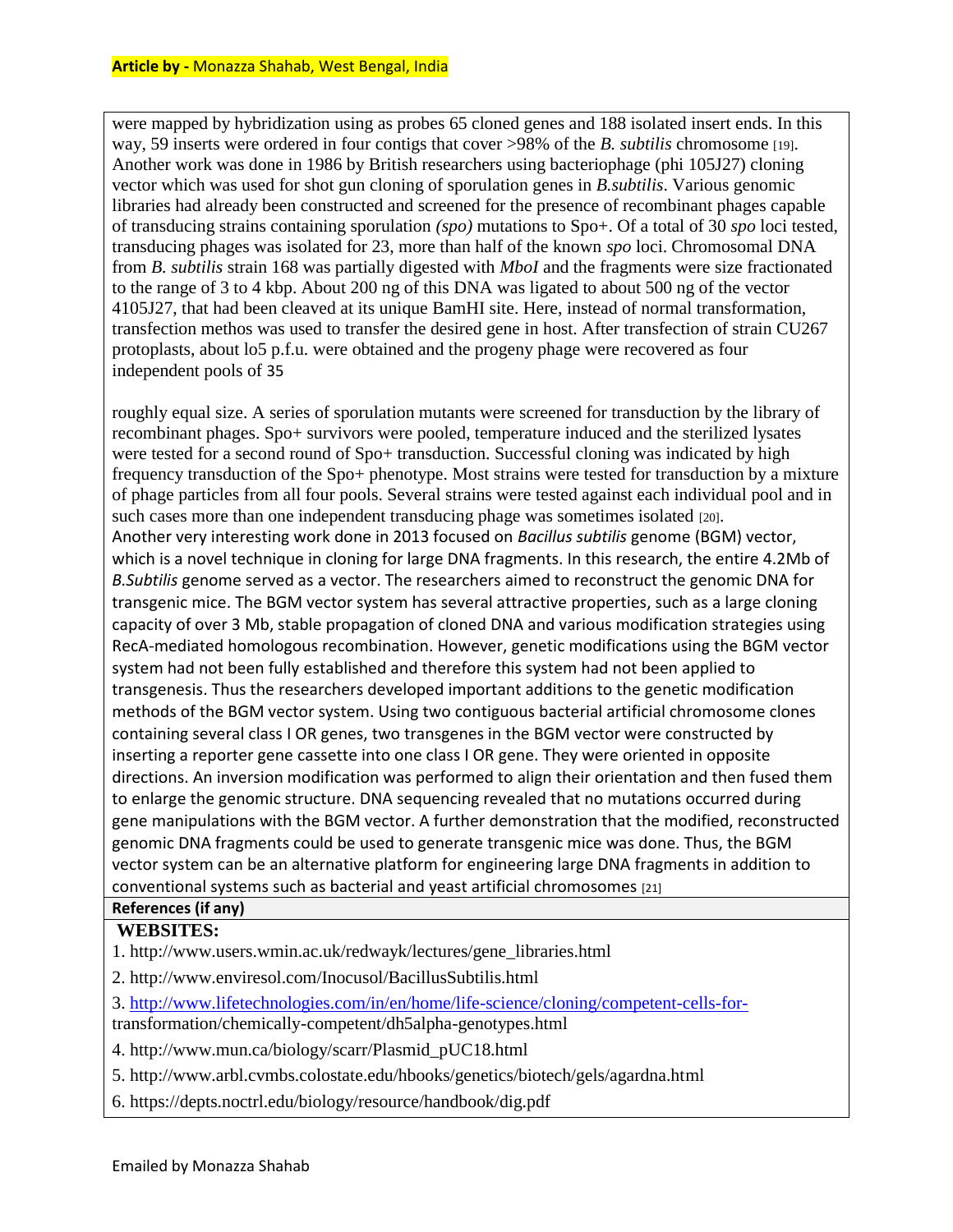7. http://www.thermoscientificbio.com/restriction-enzymes/EcoRI **JOURNAL PAPERS** 

**1.** Taylor, R. G., Walker, D. C. and McInnes, R. R., E. coli host strains significantly affect the quality of small scale plasmid DNA preparations used for sequencing. (1993). Nucleic Acids Res. 21, 1677 - 1678.

2. Azevedo, Vasco. , Alvarez, Emilio. , Zumstein , Damian, Giuseppe. , An ordered collection of Bacillus subtilis DNA segments cloned in yeast artificial chromosomes (July 1993) Proc. Natl. Acad. Sci. USA, Vol. 90, pp. 6047-6051

3. Errington, J., Jones, D., Cloning in *Bacillus subtilis* by Transfection with Bacteriophage Vector 6105527: Isolation and Preliminary Characterization of

52

4.Transducing Phages for 23 Sporulation Loci (1987) Journal of General Microbiology, 133, 493-502